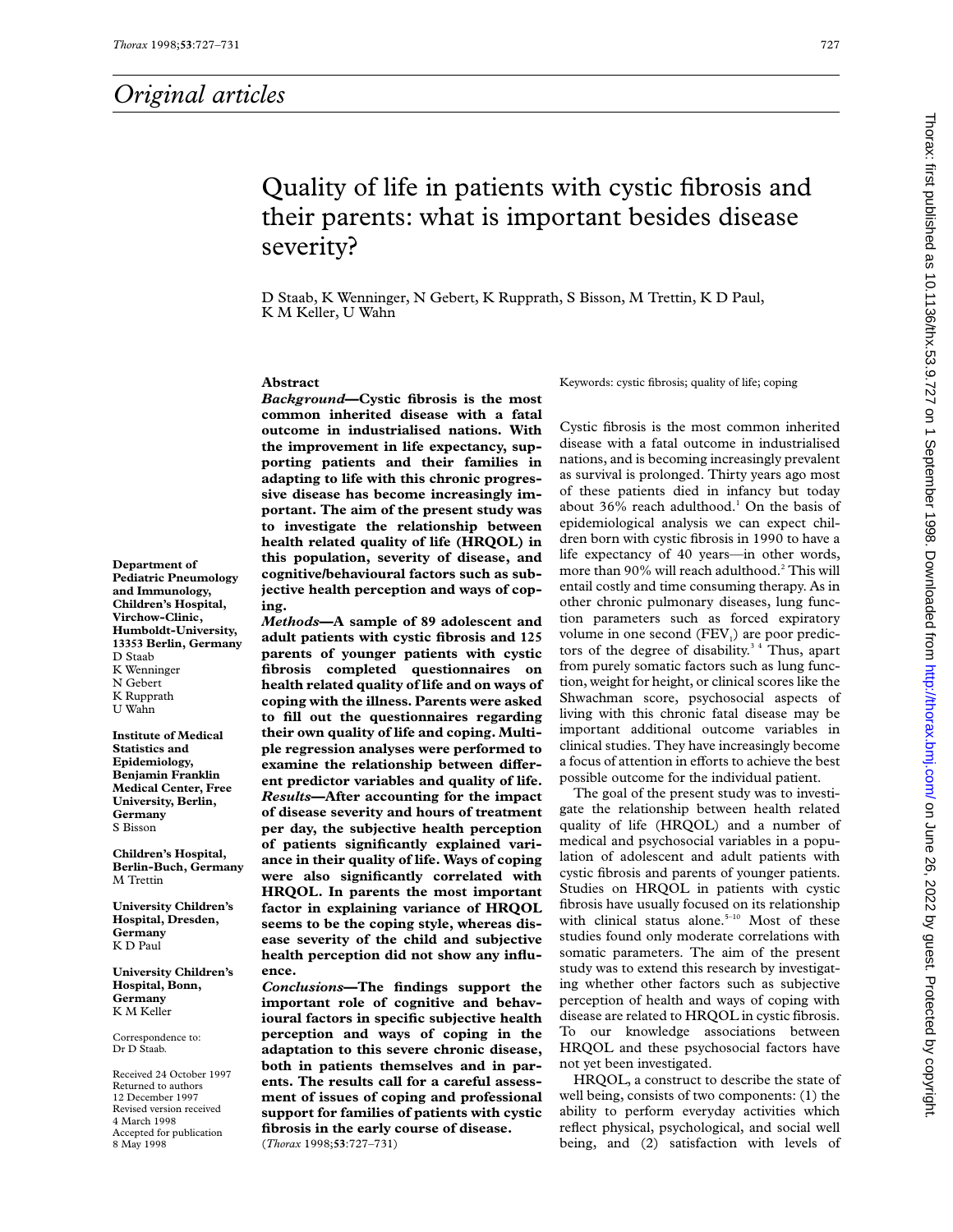functioning and the control of disease and/or treatment related symptoms.<sup>11</sup>

There is no clear agreement on whether to use generic or disease specific instruments in the assessment of HRQOL. While specific instruments focus on problems associated with single disease states, generic measures apply to a variety of health states and diseases and allow for broad comparisons. Since we were interested in the HRQOL of parents as well as of patients, a generic instrument, the German questionnaire "*Alltagsleben*" ("*Every Day*  $Life<sup>2</sup>$ <sup>12</sup> which also applies to the general population, was chosen. Its reliability and validity has been confirmed in studies with different disease groups and healthy volunteers. A disease specific instrument was not available at the time of the present study. Recently, a specific measure has been developed and is currently under evaluation.

The results presented in this paper are part of the baseline study in the evaluation of an educational programme for patients with cystic fibrosis and their families. Our main interest was to evaluate which factors besides disease severity are responsible for the variance in HRQOL.

#### **Methods**

#### **SUBJECTS**

Two samples of 89 adolescent and adult patients with cystic fibrosis and 125 parents of children with cystic fibrosis were recruited from four German Cystic Fibrosis outpatient clinics in Bonn, Dresden, Berlin-Buch and Berlin-Heckeshorn, about 80% of all patients with cystic fibrosis seen at these outpatient clinics at that time. (There was a small crossover of 16 patients from the patient sample whose parents participated in the parent sample. Data of both samples were analysed separately). A problem in understanding the German language was the only exclusion criterion.

#### ASSESSMENT INSTRUMENTS

Subjects completed questionnaires on sociodemographic variables, quality of life, and ways of coping with chronic illness. In addition, the subjects' subjective perception of their own or their child's health was assessed on a five point rating scale covering health states from "little impaired" to "very much impaired". Medical information was taken from the medical chart.

The total score of the questionnaire "*Alltagsleben*" ("*Every Day Life*")<sup>12</sup> which was developed for German speaking populations was used to assess HRQOL. The "*Alltagsleben*" is a 42 item generic instrument with six subscales assessing physical, emotional, social and functional components of quality of life, as well as joy of life and satisfaction with medical care. The total score is composed of all 42 items. Since all six subscales were strongly correlated with the total scale (patients:  $r = 0.58 - 0.92$ , p<0.001; parents: *r* = 0.60–0.93, p<0.001), the total score was used as an outcome measure providing a summary of overall HRQOL. The reliability and validity of the questionnaire were supported in a number of studies including healthy subjects as well as patients with various chronic diseases.<sup>12</sup>

The German 102 item questionnaire "*Freiburger Fragebogen zur Krankheitsverarbeitung*" (FKV) ("*Freiburg Questionnaire of Coping*  $with\; Disease$ <sup>")<sup>13</sup> was used to assess different</sup> ways of coping with illness. The concept that is measured by this questionnaire can be defined as the emotional, cognitive, and behavioural efforts of an individual to master or manage the existing or expected demands of a disease.<sup>1</sup> The questionnaire is composed of the following 12 subscales: problem solving (item example: "I came up with a plan for what I have to do and acted accordingly"), depressive coping (for example, "I asked myself again and again why me"/"I resigned"), hedonism (for example, "I decided to try to enjoy life as much as possible"), religiousness/search for meaning (for example, "I praised"/"I tried to see the disease as a chance"), distrust/pessimism (for example, "I was distrustful whether anything would be missed or overlooked"/"I was prepared for the worst"), cognitive avoidance (for example, "I refused to take this seriously"), distraction/self-confidence (e.g. "I told myself that there were worse things that I had coped with before"), control of emotions/retreat from social relations (for example, "I tried to keep my feelings to myself"), regressive tendency (for example, "I wished I was allowed to be weak"), social comparison (looking at your own situation in relative terms, for example, "I told myself that others were worse off"), compliance/trust in treatment (for example, "I did exactly what my doctor advised me to do"), and self-encouragement (for example, "I was convinced that the treatment would be successful"). The reliability and validity of the FKV have been supported in studies involving patients with various chronic diseases. Parents were instructed to answer the questionnaire with regard to how they were coping with the disease of their child.

#### PROCEDURE

The study was conducted between June 1993 and August 1994. Questionnaires were filled out at a clinic visit and took about 30 minutes to complete. All questionnaires were self administered; both patients and parents filled out the same questionnaires. Patients in the Berlin centres were offered an opportunity to participate in an educational programme for families of cystic fibrosis sufferers. Support services available to all subjects included individual counselling by a psychologist.

#### STATISTICAL ANALYSES

The Statistical Package for the Social Sciences (SPSS for Windows) was used for data management and analyses.

Multiple regression analyses were performed to examine the relationship between various predictor variables and quality of life. A hierarchical procedure was used entering medical variables into the equations in a first block. This procedure was chosen to identify the additional variance explained by subsequently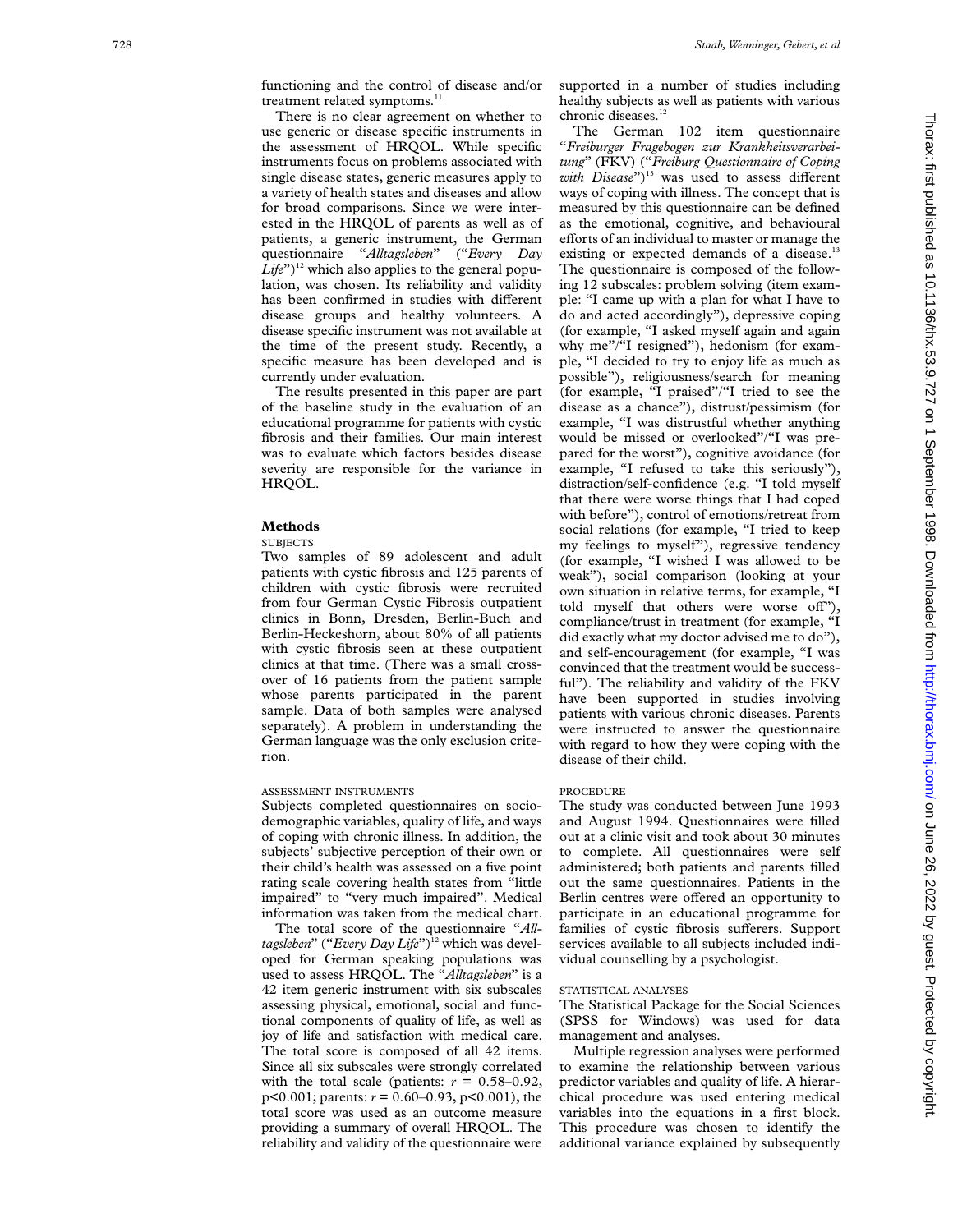*Table 1 Clinical data of patients with cystic fibrosis (CF)*

|                                 | $CF$ patients ( $n = 89$ ) |            |      |                      | CF children of parents questioned<br>$(n = 125)$ |      |  |
|---------------------------------|----------------------------|------------|------|----------------------|--------------------------------------------------|------|--|
|                                 | Mean                       | Range      | SD   | Mean                 | Range                                            | SD   |  |
| Shwachman score                 | 57.2                       | $15 - 75$  | 12.7 | 61.8                 | $20 - 75$                                        | 12.4 |  |
| % of ideal body weight          | 95.5                       | $60 - 166$ | 14.8 | 95.6                 | $72 - 126$                                       | 9.8  |  |
| $FEV.*$                         | 55.6                       | $16 - 118$ | 24.7 | 74.1                 | $28 - 118$                                       | 22.5 |  |
|                                 | Percentage of sample       |            |      | Percentage of sample |                                                  |      |  |
| <i>Pseudomonas</i> colonisation | 66.3                       |            |      |                      | 44.0                                             |      |  |
| Cirrhosis of the liver          | 11.2                       |            |      | 5.6                  |                                                  |      |  |
| Insulin dependent diabetes      | 14.6                       |            |      |                      | 0.8                                              |      |  |

 $*FEV<sub>1</sub>$  was only obtained from children over the age of five which reduces the number of children in the parent sample from 125 to 95 for this variable.

> entered variables beyond what is already explained by medical scores.

The following variables were used as predictors in the regression models: Shwachman score, percentage of ideal body weight,  $FEV<sub>1</sub>$ , hours spent on treatment per day, subjective health perception rating, and a number of subscales of the ways of coping questionnaire. Of the latter, only scales that were related to quality of life (*r* with p<0.10) but were not highly intercorrelated (*r* <0.45) were used in order to reduce the overall number of predictors entered into the equation. A listwise deletion of missing data led to slightly different numbers of subjects being included in different analyses.

### **Results**

DESCRIPTION OF THE SAMPLES

The samples recruited in the four different outpatient clinics did not differ in socioeconomic status nor in the dependent variable HRQOL. They were therefore regarded as one group for statistical analyses.

Forty male and 49 female patients with cystic fibrosis of mean (SD) age 24.2 (6.9) years (range 12–49) participated in the study. Of these, 32% were at school or in vocational training, 38% were working, 9% were unemployed, and 15% were receiving a disability pension. About half of the sample (49%) were single and living with their parents, 16% were living alone, and 30% were living with a partner or spouse. As shown in table 1, the patients' clinical scores indicated a wide range of disease severity.

As a second sample, 125 parents of patients with cystic fibrosis participated in the study. One parent per patient was asked to fill out the questionnaires—namely, the primary care provider to the child with cystic fibrosis—resulting in a sample of 111 mothers and 14 fathers. HRQOL scores of fathers did not differ significantly from those of the mothers so that they were regarded as one group for statistical analyses. Being a single parent or having more than one child with cystic fibrosis did not impact on parents' HRQOL scores. The mean (SD) age of the patients was 9.6 (4.9) years (range 1–22). At the time of the study all patients in this group were living with their parents. Their clinical scores are shown in table 1.

In both samples, the total quality of life score not significantly correlated with socioeconomic status as reflected by an index composed of income and educational status.

RELATION BETWEEN DISEASE SEVERITY AND SUBJECTIVE HEALTH PERCEPTION

In both samples the subjective health perception rating and disease severity, as indicated by the Shwachman score, $14$  were moderately correlated. For patients the Pearson correlation coefficient was  $-0.45$  (p<0.001). Lower scores on the subjective rating scale represented better health whereas lower Shwachman scores indicated greater disease severity thus resulting in a negative correlation. Dividing both variables into three categories of slightly, moderately and severely impaired health, three patients (3.4%) with a low Shwachman score viewed themselves as only slightly impaired while three patients with a high Shwachman score rated their health as severely impaired—that is, 6.8% of the sample exhibited extreme divergence on the two variables. For parents the Pearson correlation coefficient between disease severity and subjective perception of their child's health was –0.43 (p< 0.001); 8.2% of the sample showed extreme divergence between subjective health perception and objective health status.

#### PREDICTING PATIENTS' QUALITY OF LIFE

The total HRQOL scores for patients were normally distributed with a mean (SD) of 4.0 (0.6) on a five point scale, higher scores representing better HRQOL.

A multiple regression analysis was conducted to test whether patients' subjective perception of their health had additional explanatory value for the quality of their life after accounting for the impact of disease severity and hours spent on therapy. The Shwachman score, percentage of ideal body weight, and  $FEV<sub>1</sub>$  were entered into the equation as predictors in block 1, number of hours spent on therapy per day was entered in block 2, and the patients' subjective ratings of their health was added in block 3. Overall, 31% of the variance in quality of life was shared by the predictor variables, the medical scores explained 14% of the variance, while hours of therapy added another 11%. After accounting for the impact of disease severity and hours of therapy as an objective measure of therapy constraints, the patients' subjective perception of their health still had additional explanatory value for differences in quality of life (another 6% of explained variance). Pearson correlations indicated that the subjective health perception was the strongest predictor of patients' quality of life. Results are shown in table 2.

In a second multiple regression analysis (table 3) the relation between ways of coping and quality of life was explored. Three scales of the ways of coping questionnaire were chosen as predictors because of their significant correlation with quality of life and their low intercorrelations—depressive coping, cognitive avoidance, and social comparison. After accounting for the impact of disease severity, ways of coping accounted for an additional 12% of the variance in quality of life. Pearson correlations indicated that social comparison was the strongest predictor. Social comparison was related to higher quality of life whereas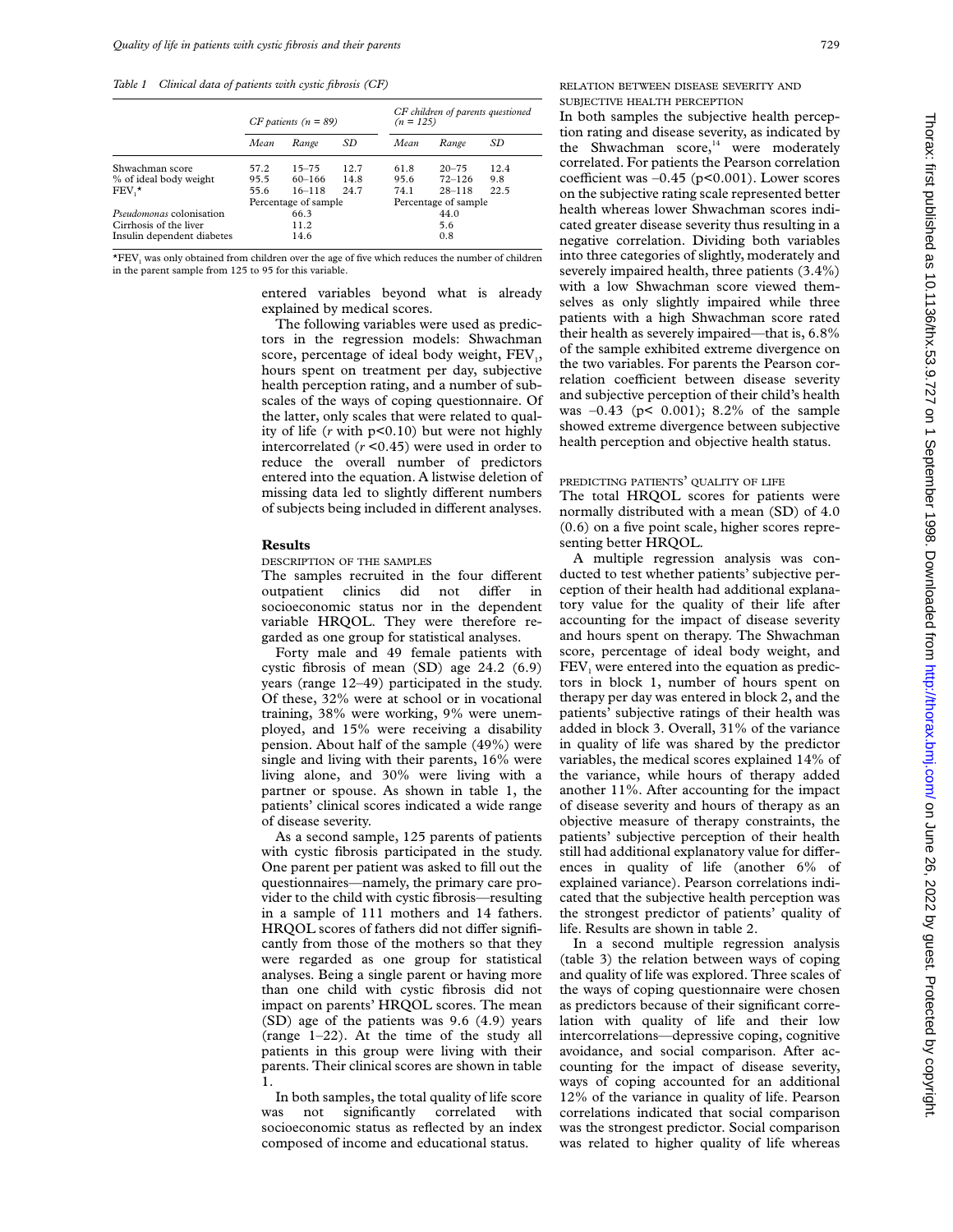depressive coping was negatively related to quality of life.

#### PREDICTING PARENTS' QUALITY OF LIFE

The total HRQOL scores for parents were normally distributed with a mean (SD) of 3.8 (0.7) on a five point scale.

A multiple regression analysis with Shwachman score and percentage of ideal body weight entered as predictors in the first block revealed that parents' quality of life was unrelated to disease severity. However, hours spent on daily therapy had a significant impact (7% explained variance). The parents' subjective perception of their child's health did not significantly add to the prediction. The results are displayed in table 2.

While the set of predictors from the first multiple regression analysis had only little explanatory value for parents' quality of life, ways of coping with their child's disease explained 26% of the variance in a second multiple regression analysis (table 3). Five scales of the ways of coping questionnaire were entered into the equation as predictors: depressive coping, social comparison, control of emotions/retreat from social relations, emotions/retreat from social relations, compliance/trust in treatment, and self encouragement. Independent of disease severity,

depressive coping and control of emotions/ retreat from social relations were negatively related to quality of life. These two scales were the most important predictors with the highest Pearson correlations. Higher compliance/trust in treatment and self encouragement were significantly related to better quality of life.

#### **Discussion**

In *patients* with cystic fibrosis subjective perception of health and ways of coping explained a significant amount of variance of HRQOL, beyond what was accounted for by disease severity and time spent on therapy. A depressive way of coping was negatively related to HRQOL. Social comparison—that is, looking at one's own situation relative to others was related to better HRQOL. It is noteworthy that the majority of patients perceived their own health status realistically, as indicated by good convergence of their subjective health rating with the Shwachman score. However, in cases where patients perceived their health as bad even though a high Shwachman score indicated little impairment, patients reported low HRQOL and vice versa. This underlines the importance of taking subjective cognitive factors into account when discussing issues such as health status, prognosis, or motivation

*Table 2 Subjective health perception and health related quality of life (HRQOL): hierarchical regression analyses I*

|                                 |                        | Patients ( $n = 83$ )                                                           |                                                 |                        | Parents ( $n = 113$ )       |                                                 |  |  |
|---------------------------------|------------------------|---------------------------------------------------------------------------------|-------------------------------------------------|------------------------|-----------------------------|-------------------------------------------------|--|--|
| Predictors                      | r with<br><b>HRQOL</b> | Explained variance                                                              | $\beta$ (with all<br>predictors in<br>equation) | r with<br><b>HRQOL</b> | Explained variance          | $\beta$ (with all<br>predictors in<br>equation) |  |  |
| Block 1: Medical scores         |                        |                                                                                 |                                                 |                        |                             |                                                 |  |  |
| Shwachman score                 | $0.40***$              |                                                                                 | 0.06                                            | 0.08                   |                             | 0.02                                            |  |  |
| Percentage of ideal body weight | 0.11                   |                                                                                 | 0.05                                            | $-0.07$                |                             | $-0.09$                                         |  |  |
| Forced expiratory volume (FEV,) | $0.31**$               |                                                                                 | 0.12                                            | Not entered            |                             | Not entered                                     |  |  |
|                                 | Adj $R^2 = 0.14**$     |                                                                                 |                                                 |                        | Adj $R^2 = 0.00$            |                                                 |  |  |
| Block 2:                        |                        |                                                                                 |                                                 |                        |                             |                                                 |  |  |
| Hours spent on therapy per day  | $-0.45***$             |                                                                                 | $-0.29**$                                       | $-0.30**$              |                             | $-0.26*$                                        |  |  |
|                                 |                        | Adj $R^2 = 0.25***$                                                             |                                                 |                        | Adj $R^2 = 0.07*$           |                                                 |  |  |
|                                 |                        | Adj $\mathbf{R}^2_\text{change}=0.11^{\textstyle{*}\textstyle{*}\textstyle{*}}$ |                                                 |                        | Adj $R^2_{change} = 0.07**$ |                                                 |  |  |
| Block 3:                        |                        |                                                                                 |                                                 |                        |                             |                                                 |  |  |
| Subjective perception of health | $-0.48***$             |                                                                                 | $-0.31**$                                       | $-0.19*$               |                             | $-0.08$                                         |  |  |
|                                 |                        | Adj $R^2 = 0.31***$                                                             |                                                 |                        | Adj $R^2 = 0.07*$           |                                                 |  |  |
|                                 |                        | Adj $R^2_{\text{change}} = 0.06**$                                              |                                                 |                        | Adj $R^2_{change} = 0.00$   |                                                 |  |  |

 $\star_p$  < 0.05;  $\star\star_p$  < 0.01;  $\star\star\star_p$  < 0.001.

*r* = Pearson correlation coefficient; Adj R<sup>2</sup> = adjusted squared multiple correlation (amount of explained variance), adjustment is made for sample size; Adj R<sub>2</sub> <sub>change</sub> = increase in adjusted squared multiple correlation;  $\beta$  = standardised regression coefficient (weight by which predictor is multiplied in the equation).

*Table 3 Ways of coping and health related quality of life (HRQOL): hierarchical regression analyses II*

| $\beta$ (with all<br>predictors in<br>Explained variance<br><i>equation</i> ) |
|-------------------------------------------------------------------------------|
|                                                                               |
| 0.13                                                                          |
| $-0.17$                                                                       |
| Not entered                                                                   |
|                                                                               |
|                                                                               |
| $-0.31**$                                                                     |
| Not entered                                                                   |
| 0.08                                                                          |
| $-0.30***$                                                                    |
| $0.23*$                                                                       |
| $0.22*$                                                                       |
|                                                                               |
|                                                                               |
|                                                                               |
|                                                                               |

 $\star$ p <0.05;  $\star\star$ p <0.01;  $\star\star\star$ p <0.001.

*r* = Pearson correlation coefficient; Adj R<sup>2</sup> = adjusted squared multiple correlation (amount of explained variance), adjustment is made for sample size; Adj R<sup>2</sup><sub>change</sub> = increase in adjusted squared multiple correlation;  $\beta$  = standardised regression coefficient (weight by which predictor is multiplied in the equation).